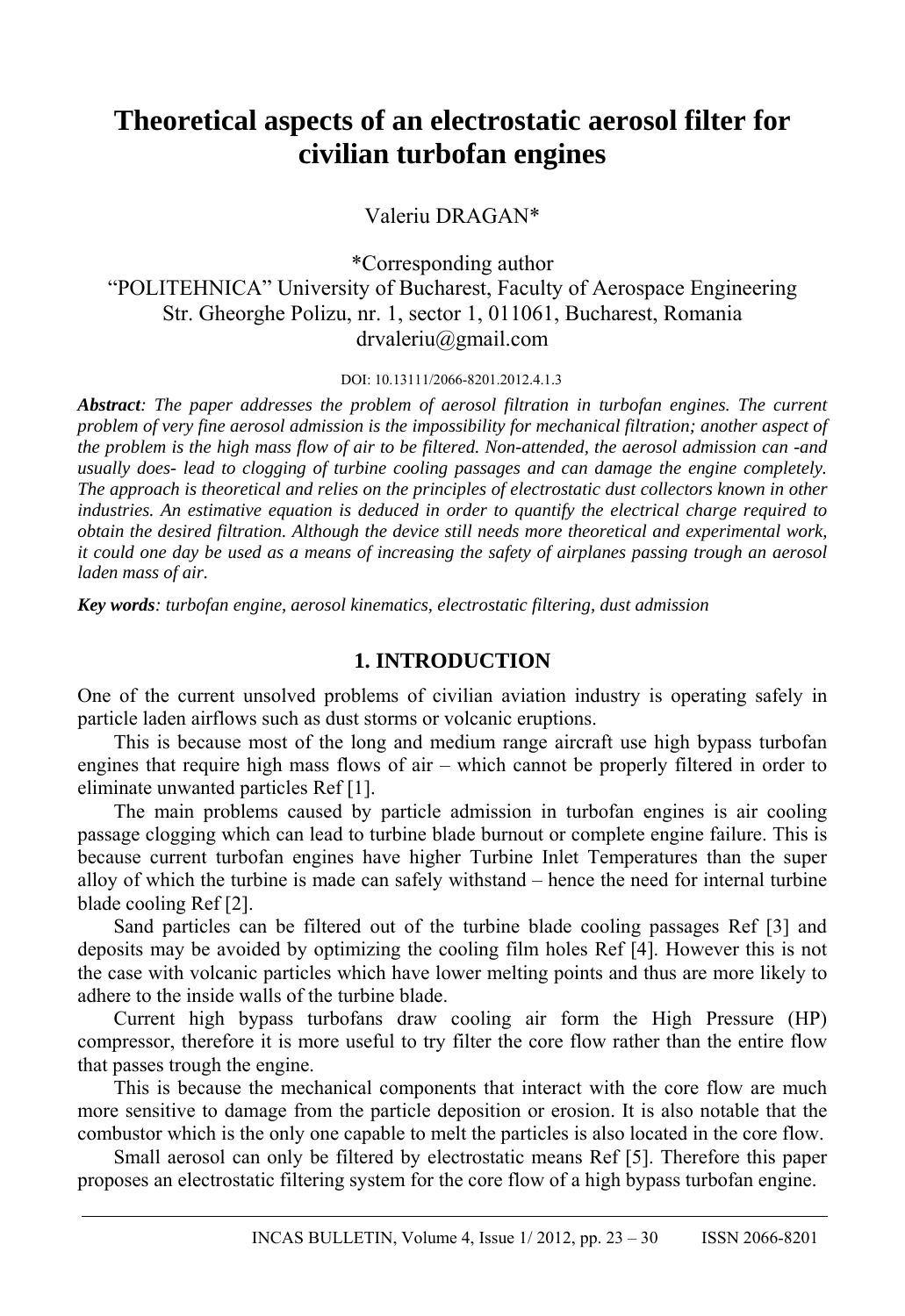## **2. THE PROPOSED SYSTEM**

The electrostatic system is based on the static rejection principle of two particles with the same charge. Because air is a fairly good insulator, the only particles of the flow affected by electrostatic charges will be the volcanic ash particles. Figure 2 illustrates the fan major assembly and the passage to the high pressure compressor of a CFM 56 5a with suggested points of extraction via an electrostatic filter.

 By charging the fan and LP compressor assembly with the same static charge two effects are obtained:

- a. The dust particles will be rejected (at least in part) so they will be less impingent on the blades and vanes.
- b. The blade system will act as a labyrinth with electrically charged walls which will provide enough exposure to the ash particles so that almost all of them will be charged at the exit point.

 After exiting the LP compressor stage, the air goes trough a passage towards the HP compressor where the suggested electrostatic filter should be placed. The filter works by charging the exterior annulus with the opposite charge that has been applied thus far to the particles thus creating an attractive force and diverting them onto the exterior wall. To prevent accumulations we can provide a porous wall and a collector to continuously eject the ash accumulated on it.

 The total mass of ash to be filtered, after 6 hours since the eruption, correspondent to the largest turbofan engine is of about 400 gr /sec. Given that the LP vane assembly for the CFM 56 is very dense consisting of 4 stators of 114, 128, 132 and 102 blades Ref [6], there is a high likelihood that the majority of the volcanic ash sucked into the booster at maximum throttle to be fully electrostatically charged. Thus the engine will not have to be throttled down too much in order to achieve complete filtering by the electrostatic system.

 It should be noted that the fact that all blade/vane surfaces from the Fan and LP compressor are electrostatically charged with the same static charge of the aerosols will lead to aerosol rejection by said surfaces and hence reduce both erosion and fouling.



Fig. 1 The cutaway of a CFM 56-7 with polarization scheme and aerosol expected trajectories (blades are not shown in order to simplify the view)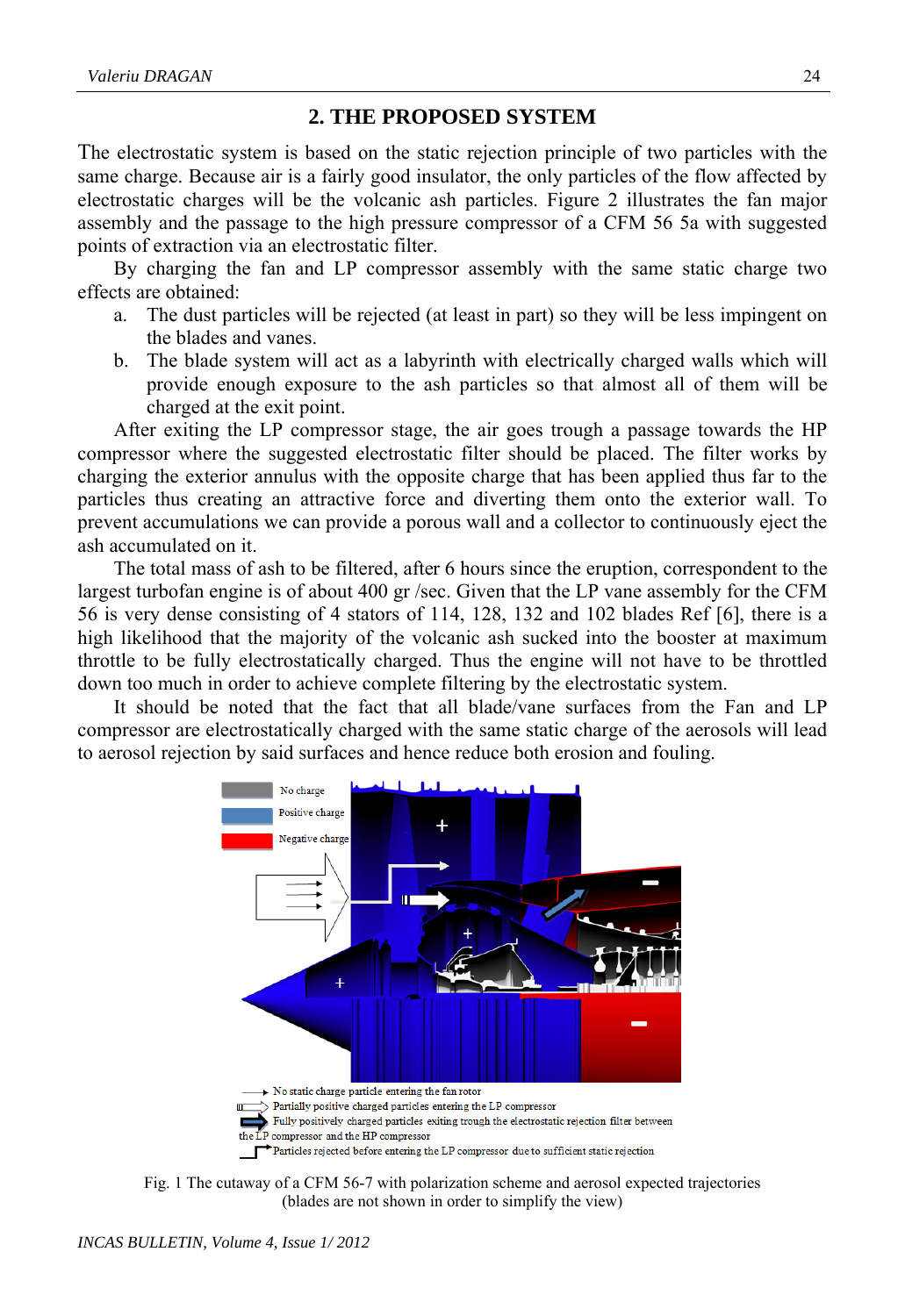### **3. A THEORETICAL CALCULATION**

This proposed filtering safeguard is meant to achieve some degree of filtering in an otherwise impossible to filter aerosol. It is not meant however, as a foolproof all-weather, all-particle size filter but rather a filter for the very small volcanic dust particles that cannot be otherwise filtered by centrifugal forces exerted by the rotational flow field near a rotor.

 Also, this filter system is not meant to be able to process high mass flows of volcanic dust, but rather to be able to provide prolonged operation while crossing a dispersed dust cloud.

The reasons for this strategy are complex but can be resumed as follows:

 1.The very fine dust particles are the ones that stay airborne the longest, transforming a volcanic eruption into a prolonged crisis.

 2.A dispersed cloud of dust particles can cover a much greater volume than a concentrated one.

 3.Large particles can easily be filtered from the core flow by the fan rotor by centrifugal forces, diverting them into the secondary by-pass duct where the damage they can create are not critical for aviation safety, for instance to abrasion of probes and clogging of Helmholtz resonator panels.

 4.The core flow has lower air mass flows therefore also lower masses of aerosols have to be processed.

 5.Perhaps the most important aspect is the fact that an electrostatic filter will have absolutely no measurable effect upon the pressure recovery of the engine flows, or adverse impact on the aerodynamics of the bladed machinery.

 The whole point of having an electrostatic filter for volcanic dust is to take advantage of the fact that the bladed network of both the fan major assembly and the low pressure compressor has very small gaps, i.e. distance between blades. Therefore because the aerosol loaded fluid has to flow between very narrow channels it is much easier for us to statically charge the volcanic dust-which is highly susceptible to electrostatic charging.

 Moreover, because of the architecture of most of the high by pass turbofan engines, the duct linking the low pressure compressor to the high pressure compressor is a long hollow tube (more or less frusto-conical) which can house the dust retention system.

 The retention system in itself is integrated in the walls of the duct between the LP compressor and the HP compressor; hence it will have little or no impact on the flow of air hence not damaging the turbofan engine performances.

 The following calculations have been made considering a core flow of 100 kg/sec of air, at an altitude  $h<sub>b</sub>$ .

The power required to physically remove the mass of suspended dust particles:

$$
P = \dot{m} \cdot \left(\frac{\Delta x}{\tau}\right)^2 \tag{1}
$$

$$
\tau = \frac{v_{stream}}{l_{duct}}\tag{2}
$$

 $\Delta x$  is the equivalent mean distance for a particle to reach the outer wall collector  $v_{stream}$  is the velocity of the flow through the linking duct

 $l_{\text{duct}}$  is the total length of the duct that links the LP compressor to the HP compressor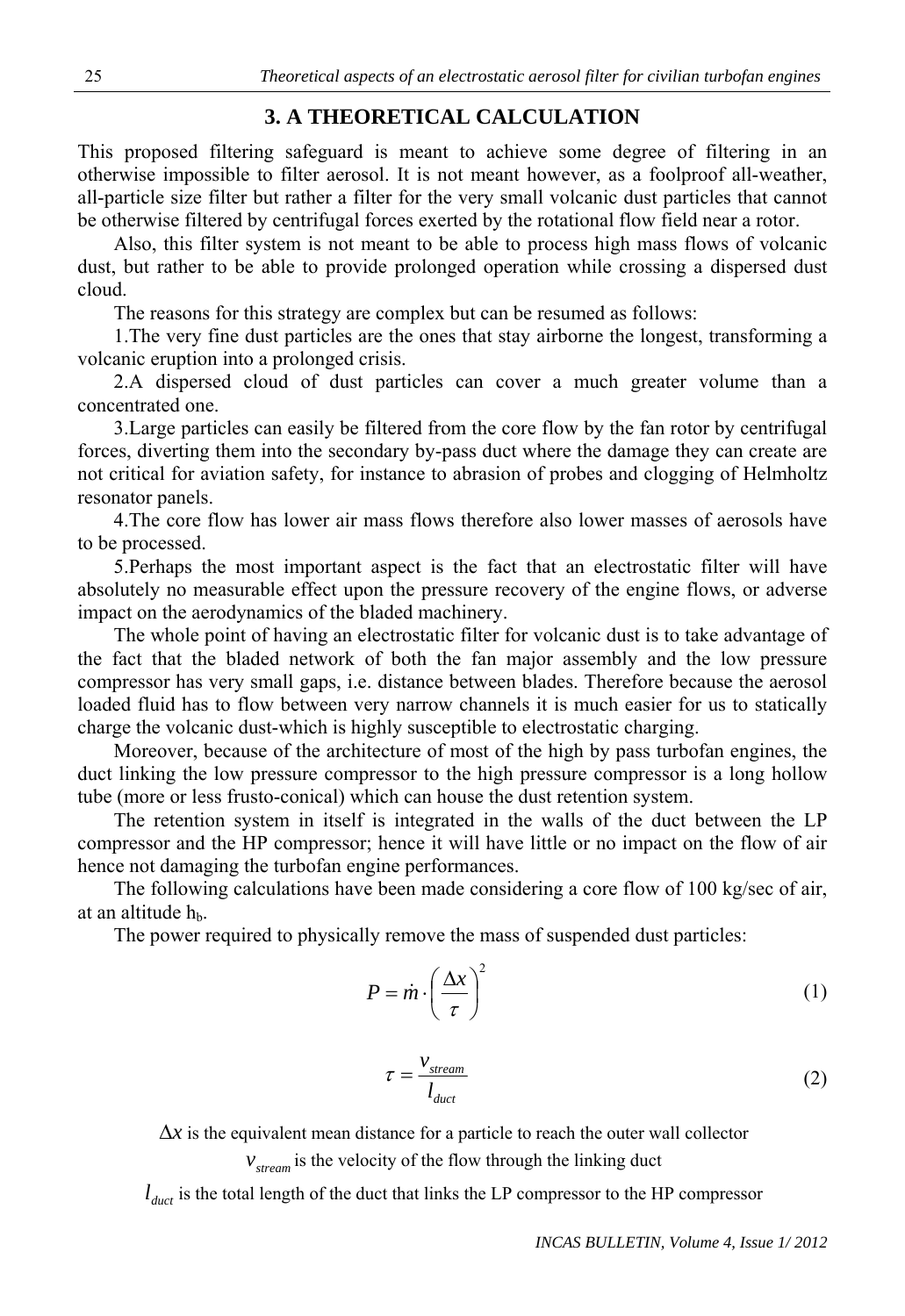For a simplified annular section,  $\Delta x$  is given:

$$
\Delta x = R_{ext} - \sqrt{\frac{R_{ext}^2 - R_{int}^2}{2}}
$$
 (3)

and for this example it will be  $\Delta x = 15$ *cm* 

*m* is the mass of the aerosol to be filtered

Considering the variation of density with altitude designated by subscript b:

$$
\rho = \rho_b \left[ \frac{T_b + L_b (h - h_b)}{T_b} \right]^{ \left( \frac{g_0 M}{R^* L_b} \right) - 1}
$$
\n(4)

 $p =$ Mass density (kg/m<sup>3</sup>)

 $T =$  Standard temperature  $(K)$ 

 $L =$  Standard temperature lapse rate  $-0.0065$  (K/m) in ISA

 $h$  = Height above sea level (geopotential meters)

 $R^*$  = Universal gas constant for air: 8.31432 N·m/(mol·K)

 $g_0$  = Gravitational acceleration (9.80665 m/s<sup>2</sup>)

 $M =$ Molar mass of the Earth's air (0.0289644 kg/mol)

We can deduce the volume of air intake at the altitude b in one second of operation:

$$
\dot{V}_{air\_aerosol} = \frac{\dot{m}_{air}}{\rho_b} \tag{5}
$$

 Knowing the particle density of the dust will provide us with the total mass of the intake of dust in one second of operation:

$$
\dot{m}_{\text{dust}} = \rho_{\text{dust/volume}} \cdot \frac{\dot{m}_{\text{air}}}{\rho_b} \tag{6}
$$

Details regarding the volcanic dust density is take from Ref [7] which gives 0.2-0,6 g/m<sup>3</sup> after March 19, 1982 ash eruption of Mount St. Helens.

 Considering this, an estimate can be made about the mass of intake of particles on the core flow at a given flight level of 35,000 ft:

$$
\rho_b = 0.38 \text{ kg/m}^3
$$

$$
\dot{m}_{\text{dust}} = 52.58 \text{ g/sec to } 150 \text{ g/sec}
$$

 This value is valid only in this example and should only be taken as a case study. Therefore, depending on the engine geometry, engine operational parameters and the weather conditions including the volcanic eruption, we can estimate the effort needed to filter out the dust particles for the core flow alone:

Assuming a  $\Delta x = 15$ *cm* and  $\dot{m}_{dust} = 0.1$  kg/sec, the power required ideally is:

 $P \sim 2.5$  [W] Which is insignificant to any turbofan engine.

 As it was shown earlier, the ideal power required to filter all of the volcanic dust is relatively small for a dispersed cloud.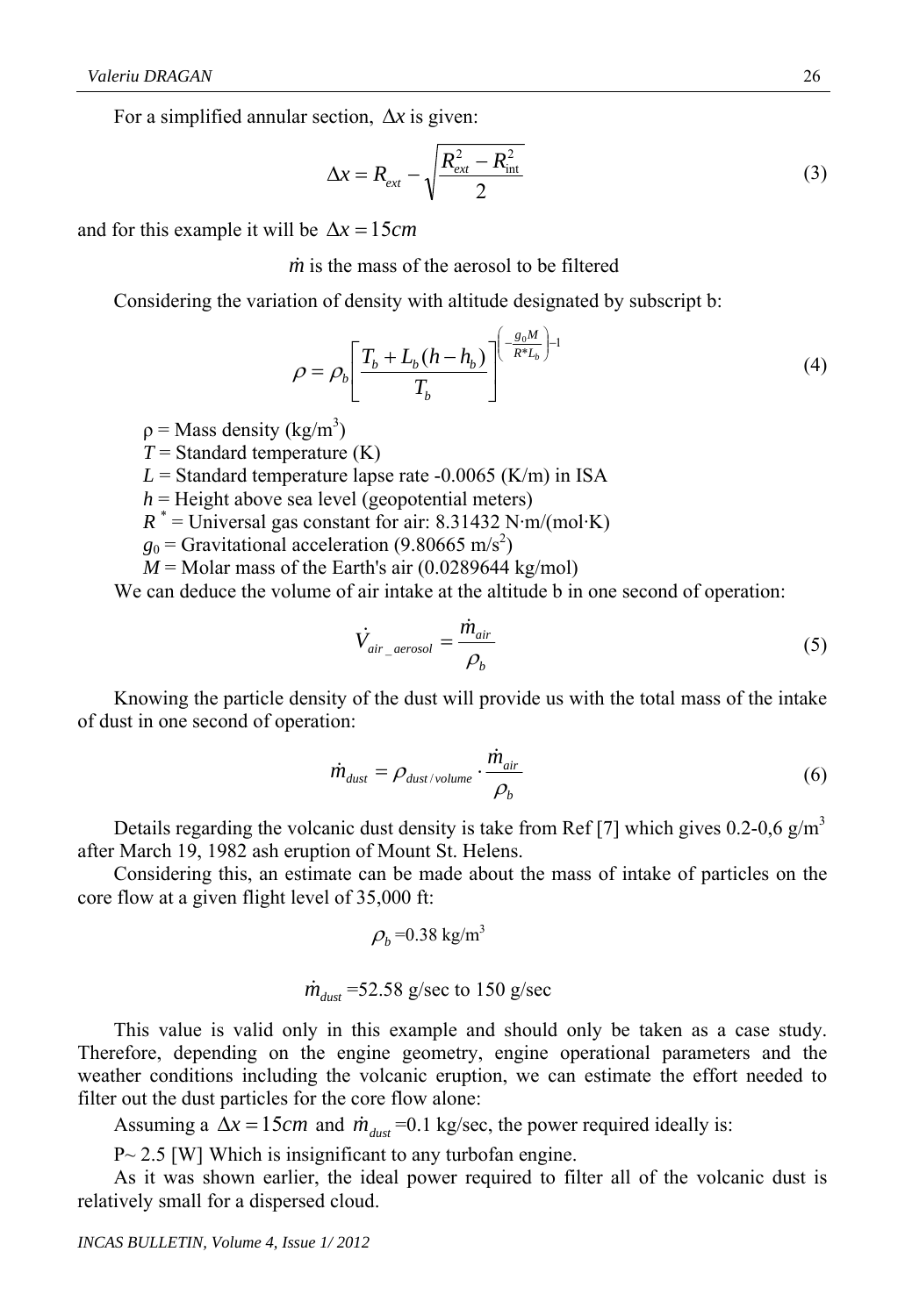However it is necessary to see the efficiency with which this power is delivered in order to estimate the true power consumed by the system.

For preliminary calculations although, we shall prefer Ref [8]:

$$
v = \frac{eE}{6\pi\alpha\eta} \tag{7}
$$

This Stockes equation links the velocity v to the radius of the particle a, the electric charge of the particle e, and the dynamic viscosity of the fluid η, E is the intensity of the field in which the particle is assumed to be moving uniformly.

This is only a simplification.

We will consider the dynamic (total) viscosity of 0.6924 ( $kg/m s$ ) x 10<sup>-5</sup>.

Volcanic dust particles have diameters of approximate 60 microns Ref [8].

 The velocity required for the filter to be effective is dependent on the flow velocity of the air trough the connecting LP C-HP C duct, the length of the duct itself and the  $\Delta x$  the particles have to travel:

$$
v_{required} = \Delta x \frac{v_{stream}}{l_{duct}}
$$
 (8)

Thus:

$$
eE = 6\pi\alpha\eta\Delta x \frac{v_{stream}}{l_{duct}}
$$
\n(9)

$$
v_{stream}
$$
=150 m/sec  
\n $l_{duct}$ =0.5 m  
\na=310<sup>-5</sup> m  
\nη=0.6924 (kg/m s) x 10<sup>-5</sup>  
\nΔx = 15 cm

 The electric charge of the particle depends on the efficiency of the electrostatic induction made trough the blade network of the fan and LP compressor.

 The intensity of the electrostatic field created by the duct walls can also be modified for better filtration.

 Another way to go about calculating the parameters of the electrostatic field is to use Coulomb law:

The force exerted between two points of charges  $Q_{\text{particle}}$  and  $Q_{\text{wall}}$  is:

$$
F = \frac{Q_{particle} Q_{wall}}{4\pi \Delta x^2 \varepsilon_{air}} \tag{10}
$$

where  $\Delta x = 15$ *cm* is the distance and epsilon is the permittivity of air.

From the power requirement in Eq. 1,  $Q_{\text{wall}}$  achievable at the wall we can deduce  $Q_{\text{particle}}$ for the particles of dust:

$$
P_{required} = F \cdot \Delta x \cdot \frac{v_{stream}}{l_{duct}}
$$
 (11)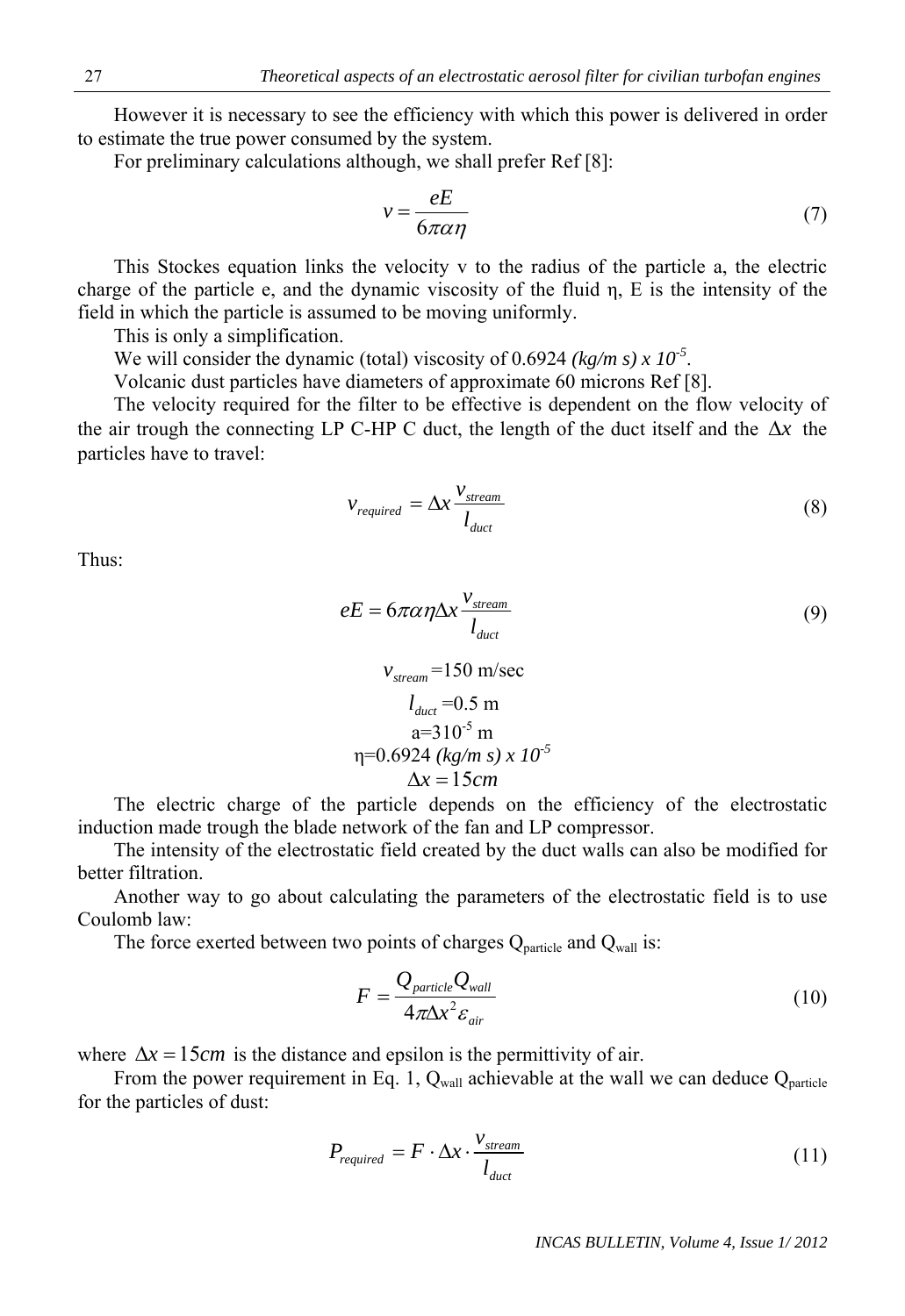Where the first term is the Coulomb force, the second is the distance over which it is exerted and the last ratio is the time duration available for the action.

Therefore:

$$
P = \dot{m} \cdot \left(\frac{\Delta x}{\tau}\right)^2 = \frac{Q_{particle} Q_{wall}}{4\pi \Delta x^2 \varepsilon_{air}} \cdot \Delta x \cdot \frac{v_{stream}}{l_{duct}}
$$
(12)

$$
Q_{particle} = \frac{1}{Q_{wall}} \dot{m}_{dust} \left(\frac{\Delta x}{\tau}\right)^2 4\pi \Delta x \varepsilon_{air}
$$
 (13)

Meaning that the efficiency of the electrostatic induction must be

$$
\frac{Q_{particle}}{Q_{wall}} = \frac{1}{Q_{wall}^2} \dot{m}_{dust} \left(\frac{\Delta x}{\tau}\right)^2 4\pi \Delta x \varepsilon_{air}
$$
 (14)

 We will end this note by laying out once more the way to carry out this effect mitigation system:

 We stress the fact that in the intake stream there is absolutely no mechanical part other than the blades of the original fan and LP compressor, the fan and LP compressor assembly become integrating part of the system.

 The role of both the fan rotor and the LP compressor rotor and stator is to provide the volcanic dust particles with enough exposure to the electrostatic field so that the electrostatic induction process will induce a high enough electrostatic charge to the dust particles.

 The duct that connects the LP compressor to the HP compressor is also unchanged from the aerodynamic stand point. The only modification is that the inner diameter walls are electrostatically charged with the same electrostatic charge induced to the particles so that it will reject the particles by Coulombian force and that the outer wall of the duct is electrostatically charged with an opposite charge of that induced to the particles in order to attract them towards it. Another particular aspect of this effect mitigation system is that the outer wall is porous as to allow drawn particles to be collected within a controlled plenum and there from expelled trough a pump system out the bypass duct.

 It is reasonable to assume that some particles will be subject to electrostatic rejection before entering the LP compressor due to a combination of quick electrostatic induction and centrifugation and therefore those particles have been depicted in Fig.2.

#### **4. RETROFITTING THE SYSTEM TO EXISTING TURBOFAN ENGINES**

In order to minimize energy usage and also keep the engineering and certification effort to a minimum we must insulate the fan and LP compressor rotor from the rest of the engine. To achieve this, we could add an insulating material gasket to the LP and Fan major assembly while also using insulator washers and Teflon coatings for the assembly bolts.

 The stator assembly of the LP compressor can also be insulated at the assembly point using insulator gaskets, washers and tefloned bolts.

 The electrostatic charge could be provided by a wire coupling from a van der Graff generator or any similar high voltage-low power electrostatic device.

 As stated before, the volcanic ash particles are highly susceptible to electrostatic charges, as opposed to air molecules.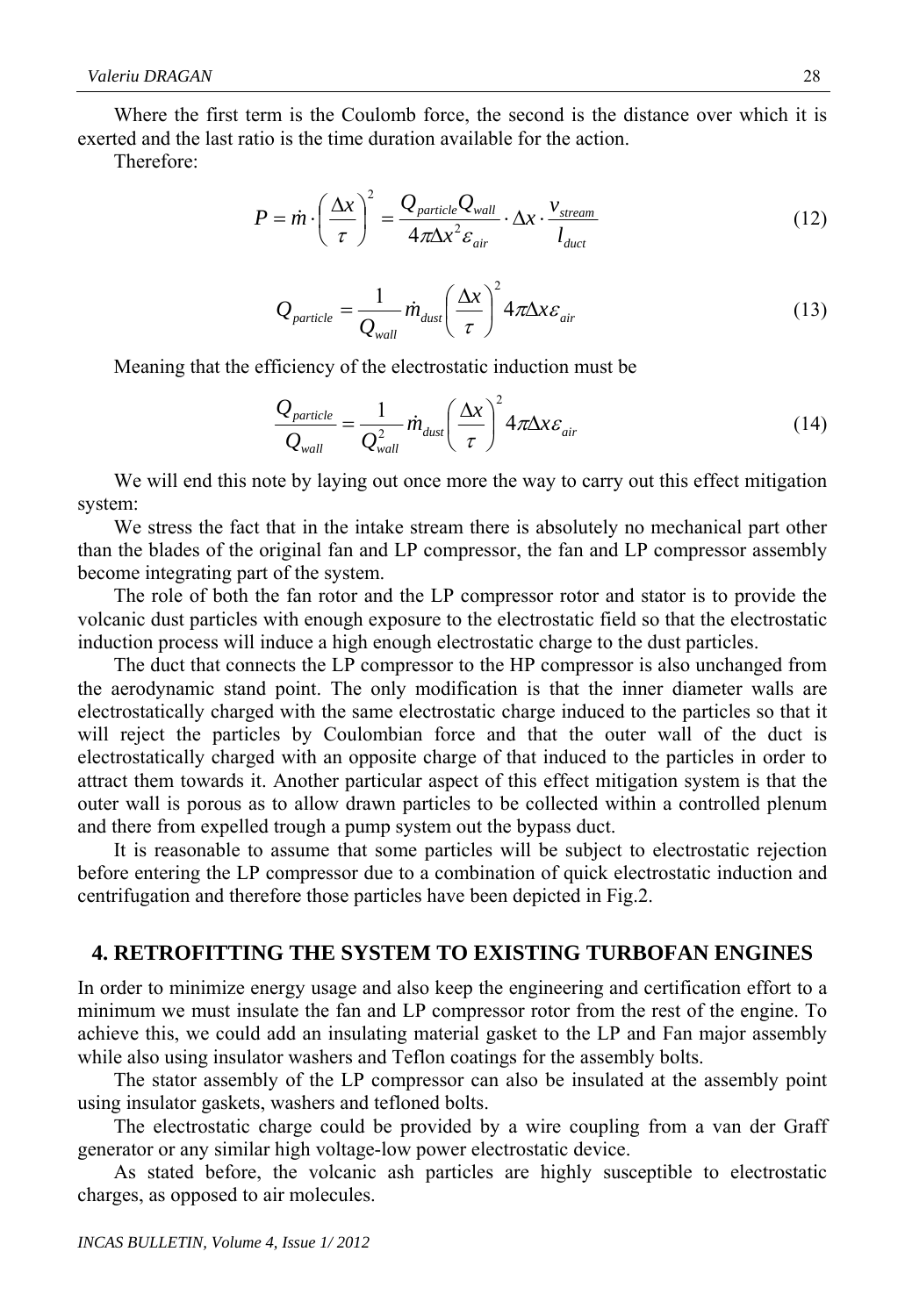Hence this arrangement will prove useful in filtering aerosols while leaving the airflow largely intact.

The filter works by two mechanisms:

- 1. Static rejection of the aerosols before the enter the booster core flow
- 2. Static suction in the transition duct between the LP and HP compressor

 It is this second mechanism that will require more close attention as it implies the use of an aerosol trap and ejector that will have to be integrated in the already existing engine.

 Off course all modifications must be certified and be included within the operation and maintenance manual of each individual engine however, as an estimate, the skill requirements for this retrofitting would rise to line maintenance only so it should be easy to implement on a moment's notice on within any maintenance organization.



Fig. 2 Locations of retrofitting for Electrostatic Core Filtering System (Insulator gasket, washers and bolts 1, 2, 3) Electrostatic charge delivery system : trough the fan stator ->spliter lip, LP vanes, ->fan rotor-fan hub->LP rotor

## **5. FURTHER WORK**

In order to validate the above described system, a series of computational fluid dynamics testing should be performed, followed by experimental and finally certification testings.

 The CFD testing should be able to account for both the electrostatic charging of the aerosol and also its lift and drag coefficients.

 It is known for a fact that various sizes and geometries of aerosol particles have different behaviors in the boundary layer Ref [9]. It is therefore required to analyze various concentration distributions of aerosol particles in order to calibrate the filtering system to operate at maximum efficiency for each situation it faces.

 Also it is necessary to accurately model the two-phase flows that the engine encounters. This is particularly difficult since conventional Eulerian solvers have problems in tracking the solid particles.

 Hence in this case we would suggest either a full Lagrangean method such as SPH (Smoothed Particle Hydrodynamics) or a combined Euler-Lagrange model.

 Lattice Boltzmann methods may be used i.e. Boltzmann transport equation instead of Navier-Stokes as it has significant advantages in the study of complex flows such as twophase aerosol laden air Ref [10].